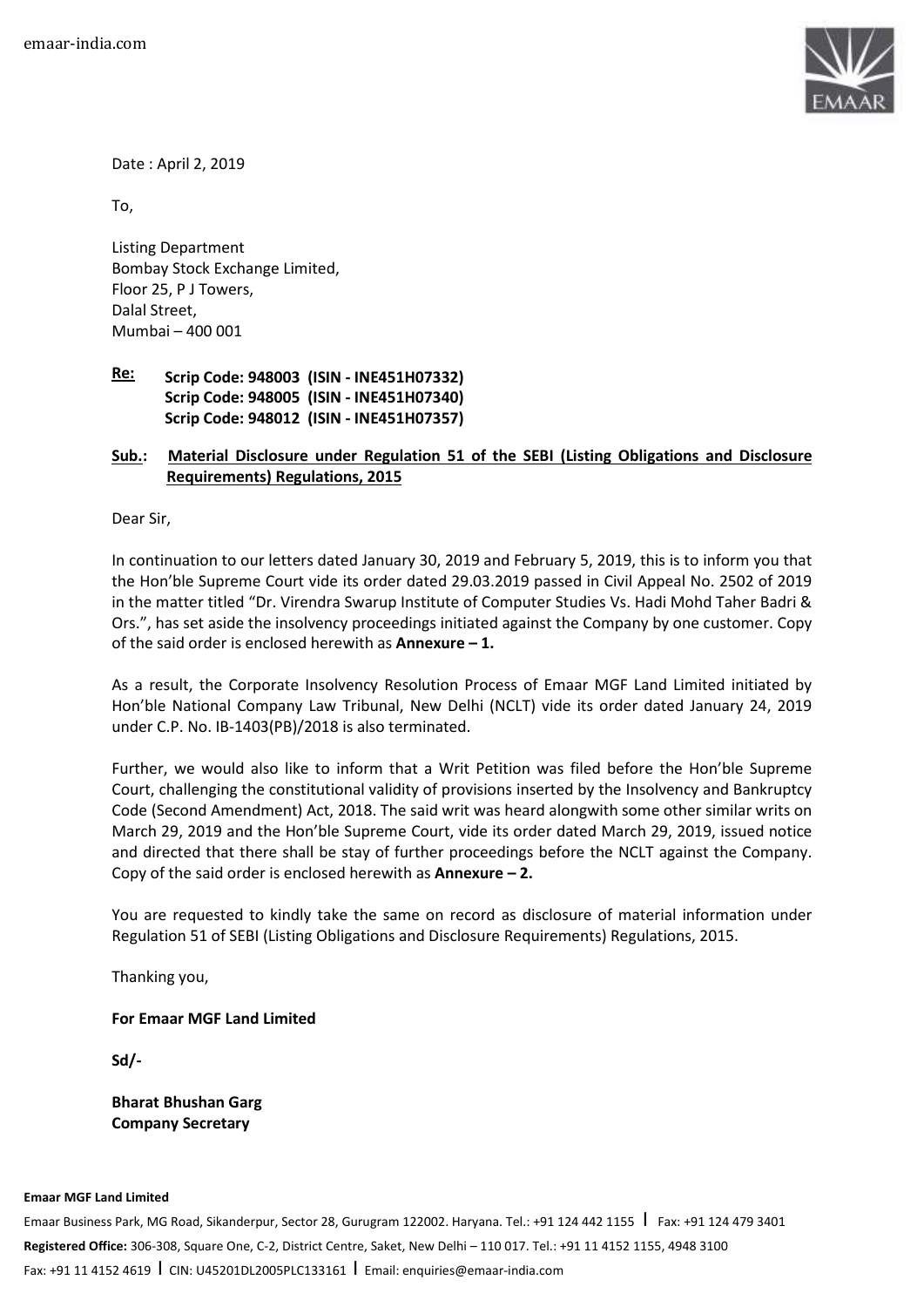# **IN THE SUPREME COURT OF INDIA**

# **CIVIL APPELLATE JURISDICTION**

# **CIVIL APPEAL NO. 2502 OF 2019**

**DR. VIRENDRA SWARUP INSTITUTE OF COMPUTER STUDIES Appellant(s)**

### **VERSUS**

**HADI MOHD TAHER BADRI & ORS. Respondent(s)**

# **O R D E R**

**Heard the learned Senior Counsel/Counsel appearing for the parties.** 

**The matter is being disposed of today as it is clear that the appellant is an allottee in the real estate project of the Respondent No.3. As an allottee, it has either a right to get possession of the flat or to claim refund. It has been argued before us that the appellant has been offered possession but has declined.**

**In this event, it is clear that the appellant is entitled to refund of monies that it has paid. This refund will be made by Respondent No.3 within a period of four weeks from today with 10.7% interest.**

**It is made clear that this order is not to be treated as a precedent.**

**The insolvency proceeding filed by the Respondent No.2 is therefore set aside.** 

**Accordingly, the appeal is disposed of.** 

**Pending applications also stand disposed of.**

 **.......................... J. (ROHINTON FALI NARIMAN)**

 **.......................... J. (VINEET SARAN)**

**New Delhi; March 29, 2019.**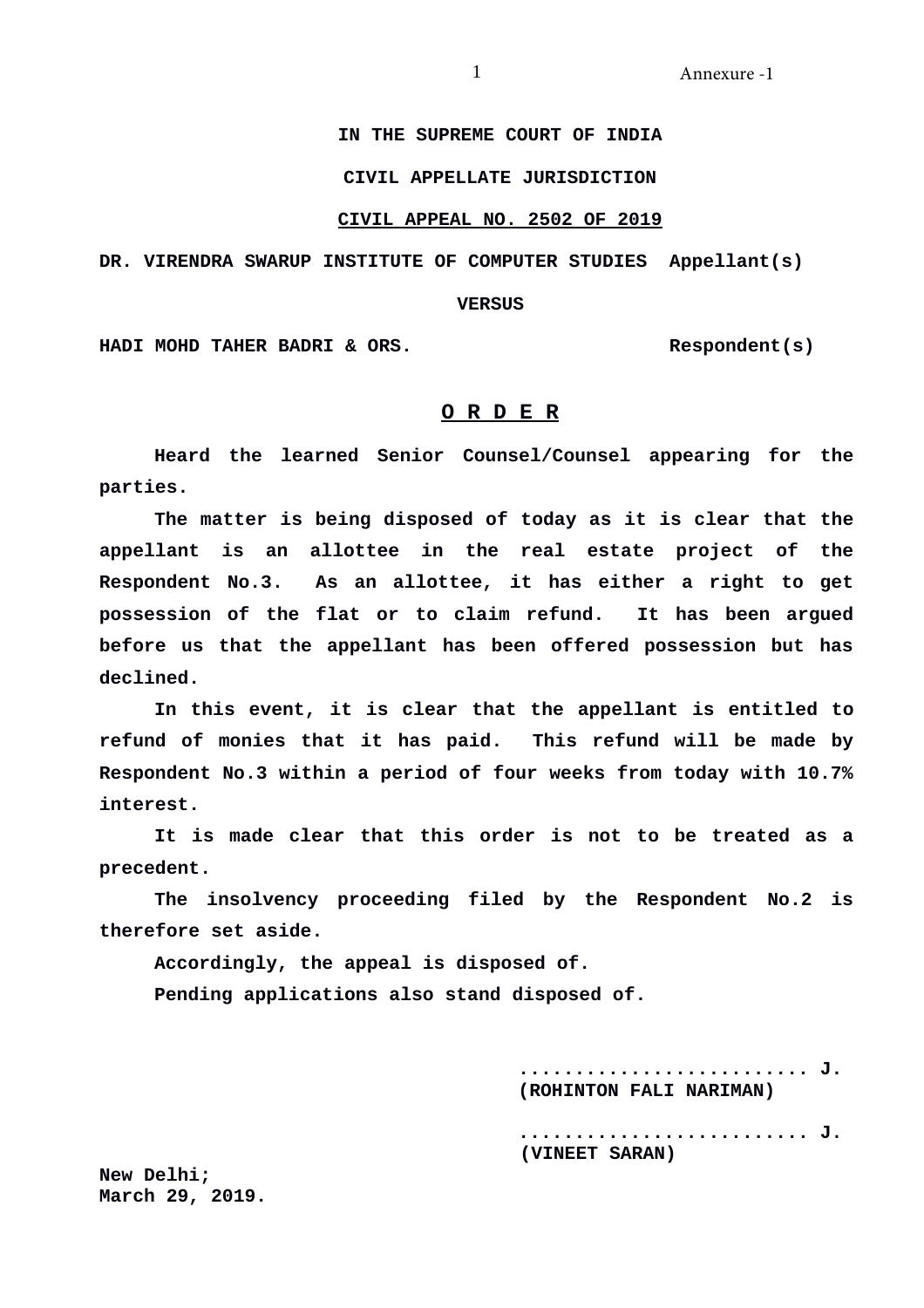# **ITEM NO.2 COURT NO.5 SECTION XVII S U P R E M E C O U R T O F I N D I A RECORD OF PROCEEDINGS**

**Civil Appeal No(s). 2502/2019**

## **DR. VIRENDRA SWARUP INSTITUTE OF COMPUTER STUDIES Appellant(s)**

**VERSUS**

**HADI MOHD TAHER BADRI & ORS. Respondent(s)** 

**(ONLY I.A NO. 40328/2019 APPLICATION FOR VACATION OF INTERIM ORDER TO BE LISTED)**

**Date : 29-03-2019 This matter was called on for hearing today.**

**CORAM : HON'BLE MR. JUSTICE ROHINTON FALI NARIMAN HON'BLE MR. JUSTICE VINEET SARAN**

**For Appellant(s)Mr. Jai Sai Deepak, Adv.**

- **Mr. Piyush Singh, Adv. Mr. Aditya Parolia, Adv. Mr. Nithin Chandran, Adv. Mr. Akshay Srivastava, Adv. Mr. Gaurav Goel, AOR**
- **For Respondent(s) Dr. Abhishek Manu Singhvi, Sr. Adv. Mr. Jayant Bhushan, Sr. Adv. Mr. Amar Gupta, Adv. Mr. Daksh Ahluwalia, Adv. Ms. Pallavi Kumar, Adv. Mr. Adhiraj Gupta, Adv. Mr. Divyam Agarwal, AOR**

**Mr. Saurabh Kirpal, Adv. Mr. Tishampati Sen, AOR**

**Mr. Mukul Rohatgi, Sr. Adv. Mr. Alok Dhir, Adv. Mr. Ashu Kansal, Adv. Ms. Varsha Banerjee, Adv. Mr. T.V.S. Raghvendra Sreyas, AOR Ms. Stuti Vatsa, Adv.** 

**UPON hearing the counsel the Court made the following O R D E R**

**The appeal is disposed of in terms of the signed order.** 

**(R. NATARAJAN) (RENU DIWAN) COURT MASTER (SH) ASSISTANT REGISTRAR (Signed order is placed on the file)**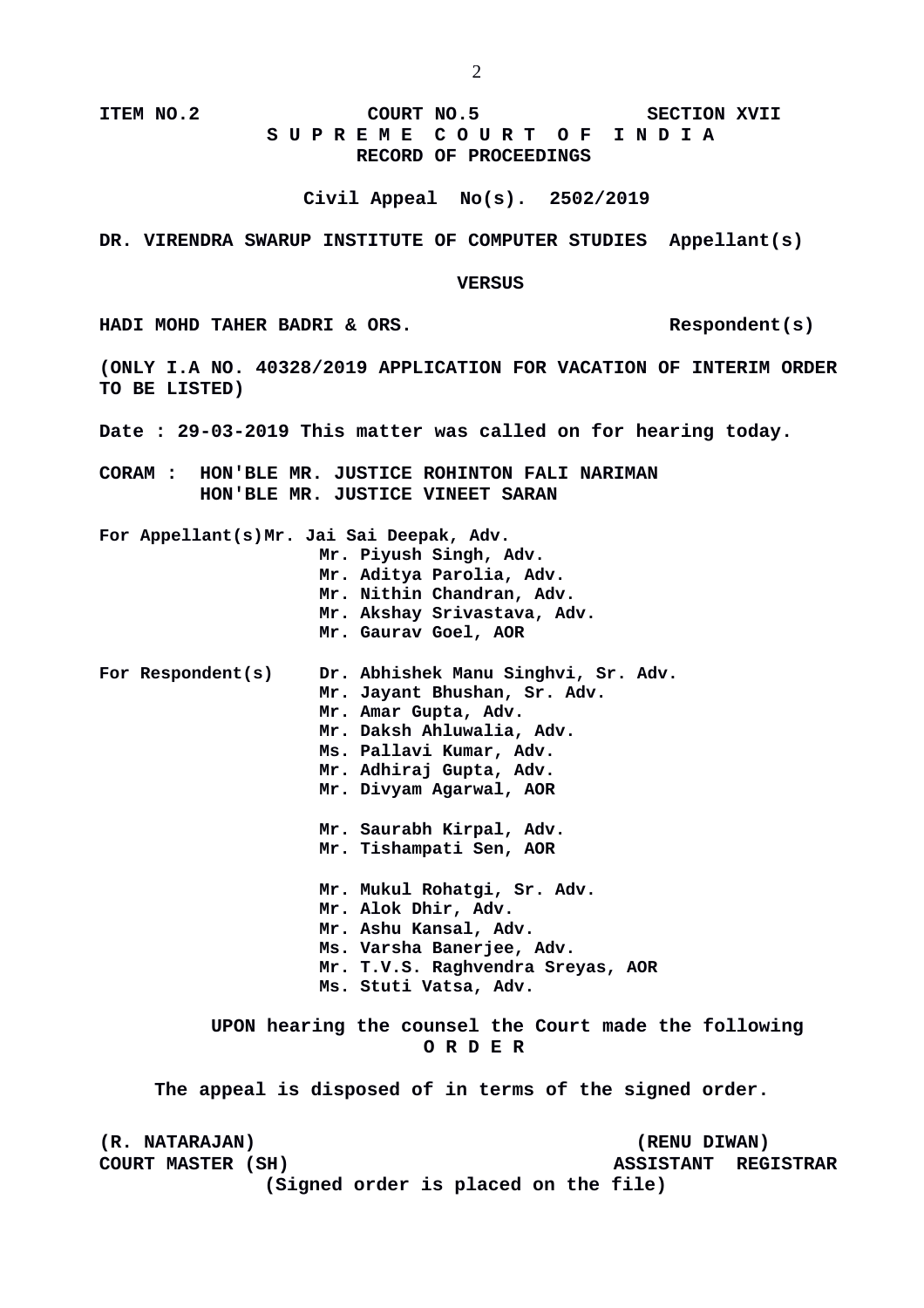1

**ITEM NOS.30+65 COURT NO.5 SECTION X**

**S U P R E M E C O U R T O F I N D I A RECORD OF PROCEEDINGS**

# **Writ Petition(s)(Civil) No(s). 350/2019**

**M/S ZESTHA PROJECTS PVT. LTD. & ORS. Petitioner(s)**

**VERSUS**

UNION OF INDIA & ORS.

**(FOR ADMISSION and I.R. and IA No.45947/2019-STAY APPLICATION)**

**WITH W.P.(C) No. 345/2019 (X) (FOR ADMISSION and IA No.45159/2019-STAY APPLICATION)**

**W.P.(C) No. 347/2019 (X) (FOR ADMISSION and I.R. and IA No.45257/2019-EX-PARTE AD-INTERIM RELIEF)**

**W.P.(C) No. 357/2019 (X) (FOR ADMISSION and IA No.47548/2019-GRANT OF INTERIM RELIEF)**

**W.P.(C) No. 362/2019 (X) (FOR ADMISSION and I.R. and IA No.48184/2019-STAY APPLICATION)**

**W.P.(C) No. 358/2019 (X) (FOR ADMISSION and IA No.47580/2019-EX-PARTE STAY)**

**W.P.(C) No. 366/2019 (X) (FOR ADMISSION and IA No.49064/2019-EX-PARTE STAY)**

**W.P.(C) No. 369/2019 (X) (FOR ADMISSION and IA No.49225/2019-STAY APPLICATION)**

**W.P.(C) No. 353/2019 (X) (FOR ADMISSION and IA No.46474/2019-EX-PARTE STAY)**

**W.P.(C) No. 355/2019 (X) (FOR ADMISSION and IA No.47182/2019-STAY APPLICATION)**

**W.P.(C) No. 361/2019 (X) (FOR ADMISSION and IA No.47796/2019-STAY APPLICATION)**

**W.P.(C) No. 354/2019 (X) (FOR ADMISSION and IA No.47082/2019-EX-PARTE STAY)**

**W.P.(C) No. 374/2019 (X) (FOR ADMISSION and IA No.49856/2019-EX-PARTE STAY)**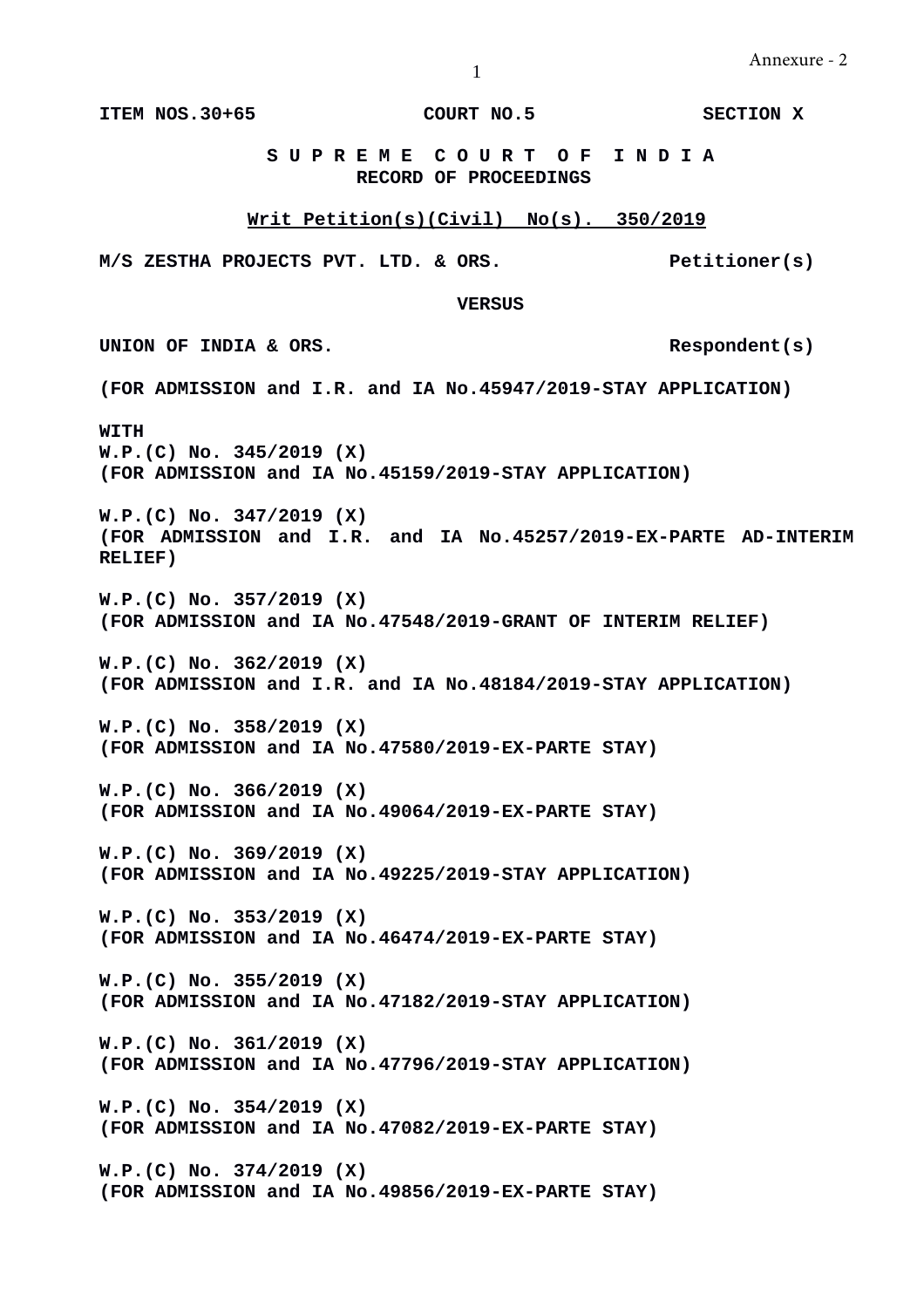**W.P.(C) No. 377/2019 (X) (FOR ADMISSION and IA No.50061/2019-EX-PARTE STAY) Date : 29-03-2019 These petitions were called on for hearing today. CORAM : HON'BLE MR. JUSTICE ROHINTON FALI NARIMAN HON'BLE MR. JUSTICE VINEET SARAN For Petitioner(s) Mr. Prashant Kataria, Adv. Mr. Debasis Misra, AOR Mr. A.K. Upadhyay, Adv. Mr. P. V. Yogeswaran, AOR Mr. Bhuwan Jayant, Adv. Mr. Babul Kumar, Adv. Mr. Rishi Kapoor, Adv. Dr. Surender Singh Hooda, AOR Dr. Abhishek Manu Singhvi, Sr. Adv. Mr. Jayant Bhushan, Sr. Adv. Mr. Amar Gupta, Adv. Mr. Daksh Ahluwalia, Adv. Ms. Pallavi Kumar, Adv. Mr. Adhiraj Gupta, Adv. Mr. Divyam Agarwal, AOR Mr. Jayant Sood, Sr. Adv. Ms. Priya Puri, AOR Mr. Siddharth Bhatti, Adv. Mr. Ranjay Dubey, Adv. Mr. Harsh Kacker, Adv. Ms. Vineeta Meghrajani, Adv. Mr. Mohit Chaudhary, Adv. Ms. Puja Sharma, Adv. Mr. Akunal Sachdeva, Adv. Mr. Anup Kumar Mishra, Adv. Ms. Garima Sharma, Adv. Mr. Balwinder Singh Suri, Adv. For Kings and Alliance LLP, AOR Mr. Vivek Kohli, Adv. Mr. Mudit Gupta, Adv. Mr. Mayank Pandey, AOR Mr. Sukant Vikram, AOR Mr. Abhinav Ankit, Adv. Joby P. Varghese, AOR Mr. Rakesh Kumar-I, AOR**